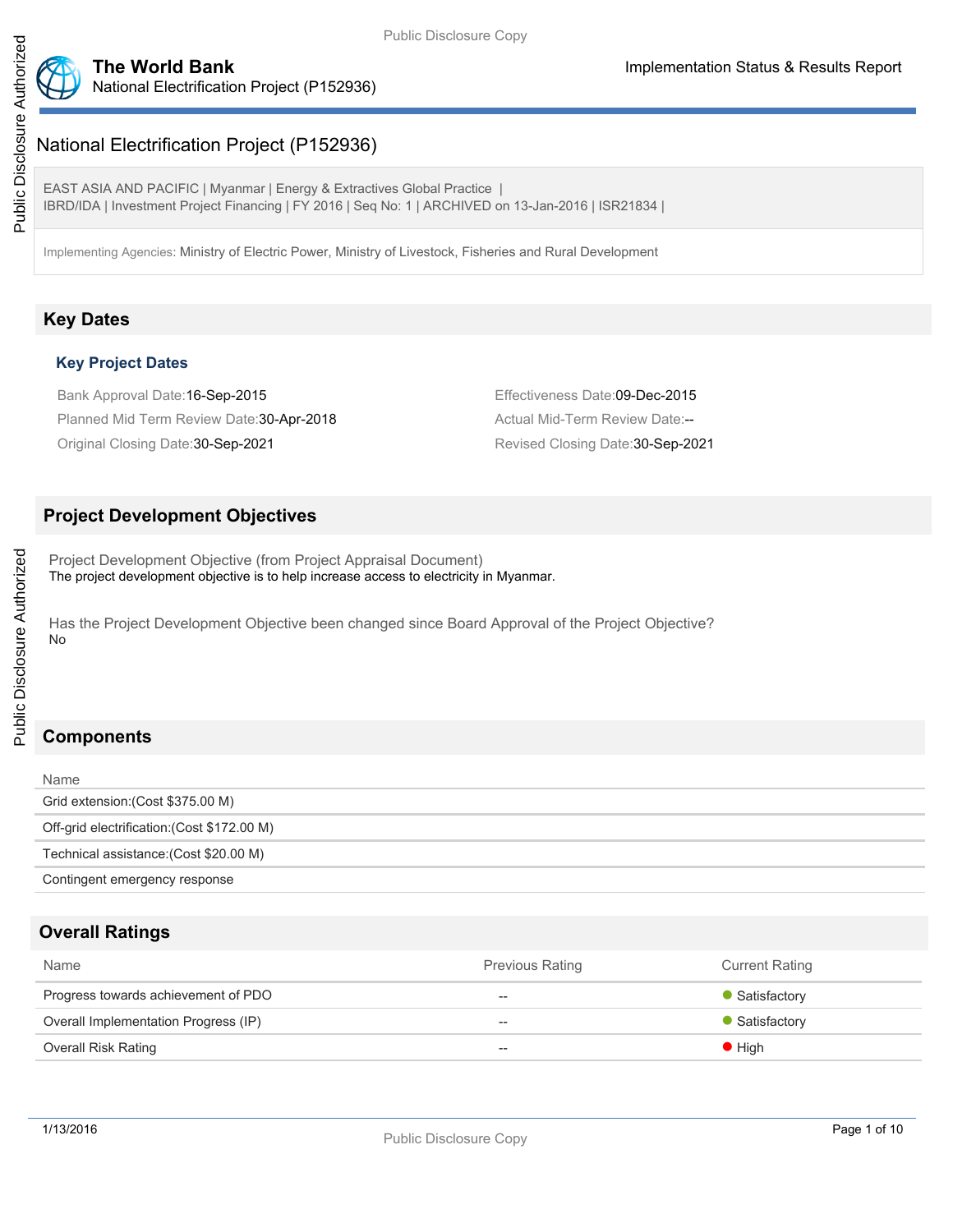

# **Implementation Status and Key Decisions**

The project financing agreement was signed in November 2015 and effectiveness was declared in December 2015. The two Project Management Offices (PMOs) in the Ministry of Electric Power (MOEP) and Department for Rural Development (DRD) are functional. The procurement plans for grid and off-grid components have been updated and published online.

The implementing agencies, and World Bank team, jointly organized the first Project implementation workshop in Naypyitaw, October 21-22, 2015. Approximately 150 participants included MOEP and DRD staff from the union and local offices, chief energy ministers from all states/regions, and development partners. In addition, MOEP and DRD held a series of procurement outreach and technical consultation workshops between October-December 2015 to familiarize private sector with World Bank Procurement Guidelines and expected technical requirements applicable to the Project . Agenda and presentations are available online at https://energypedia.info/wiki/Achieving\_Universal\_Access\_to\_Electricity\_in\_Myanmar.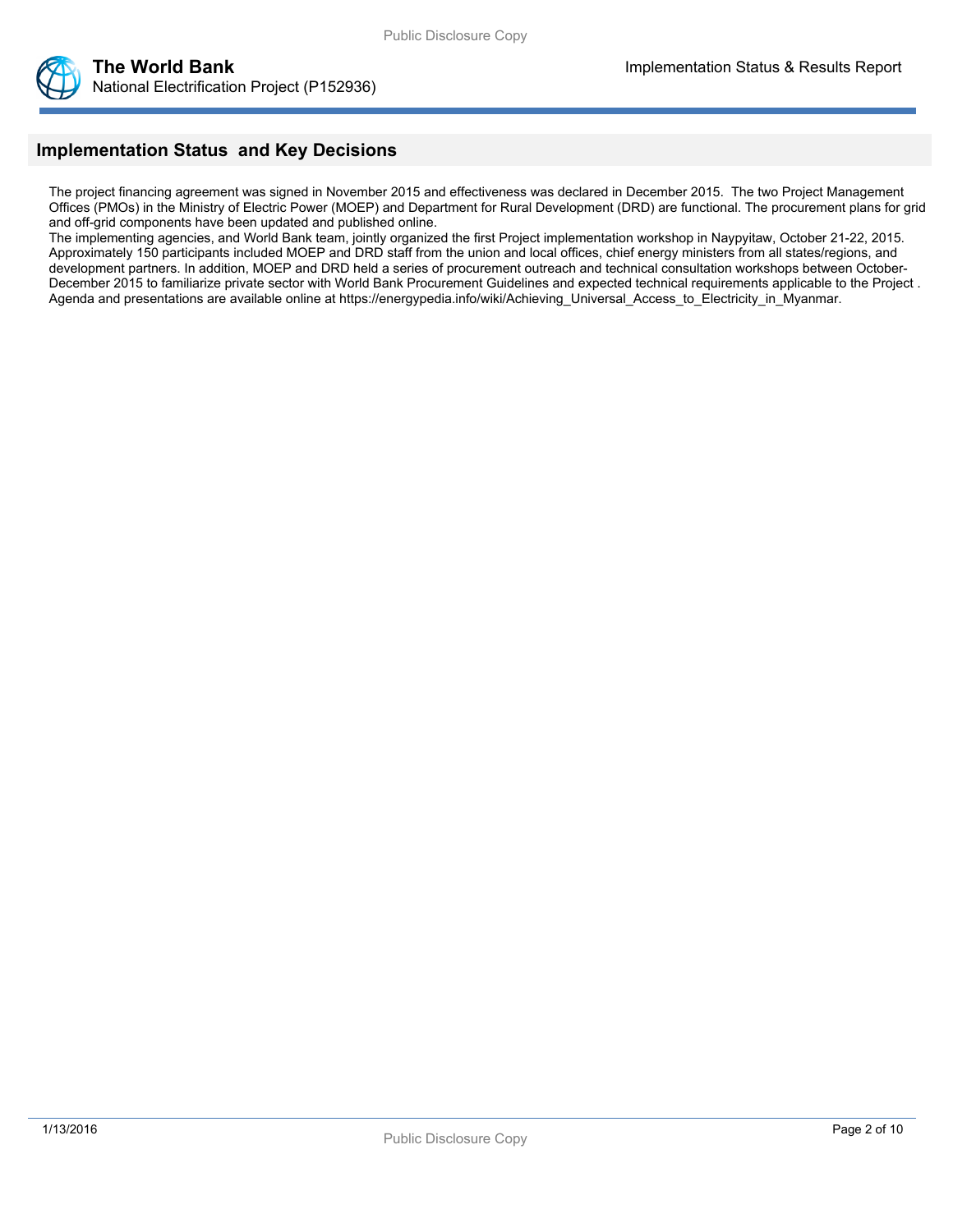



## **Risks**

## **Systematic Operations Risk-rating Tool**

| Rating at Approval                                  | <b>Previous Rating</b>                              | <b>Current Rating</b>                               |
|-----------------------------------------------------|-----------------------------------------------------|-----------------------------------------------------|
| $\bullet$ High                                      | $-$                                                 | $\bullet$ High                                      |
| • Moderate                                          | $-$                                                 | • Moderate                                          |
| $\bullet$ High                                      | $-$                                                 | $\bullet$ High                                      |
| $\bullet$ High                                      | $-$                                                 | $\bullet$ High                                      |
| $\bullet$ High                                      | $-$                                                 | $\bullet$ High                                      |
| $\bullet$ High                                      | $\hspace{0.05cm} -\hspace{0.05cm} -\hspace{0.05cm}$ | $\bullet$ High                                      |
| • Substantial                                       | $\hspace{0.05cm} -\hspace{0.05cm} -\hspace{0.05cm}$ | • Substantial                                       |
| • Substantial                                       | $-$                                                 | • Substantial                                       |
| $\hspace{0.05cm} -\hspace{0.05cm} -\hspace{0.05cm}$ | $\hspace{0.05cm} -$                                 | $\hspace{0.05cm} -\hspace{0.05cm} -\hspace{0.05cm}$ |
| $\bullet$ High                                      | $- -$                                               | $\bullet$ High                                      |
|                                                     |                                                     |                                                     |

## **Results**

## **Project Development Objective Indicators**

People provided with access to electricity by household connections (Number, Core)

|       | <b>Baseline</b> | Actual (Previous) | Actual (Current) | End Target  |
|-------|-----------------|-------------------|------------------|-------------|
| Value | 0.00            | $- -$             | 0.00             | 6210000.00  |
| Date  | 16-Sep-2015     | $- -$             | 04-Nov-2015      | 31-Mar-2021 |

Ppl pvd wth elec. by hhold conn.–Offgrid/minigrid–Any source except only renewable (Number, Core Breakdown)

|           | ellr | Previous <sup>®</sup>                                                                                                                                                                                                                                                  | urrent:<br>Actua | arge:<br>– nr |
|-----------|------|------------------------------------------------------------------------------------------------------------------------------------------------------------------------------------------------------------------------------------------------------------------------|------------------|---------------|
| 1/13/2016 |      | $\mathbb{R}$ . It is $\mathbb{R}^n$ . It is a set of $\mathbb{R}^n$ . It is a set of $\mathbb{R}^n$ . It is a set of $\mathbb{R}^n$ is a set of $\mathbb{R}^n$ is a set of $\mathbb{R}^n$ is a set of $\mathbb{R}^n$ is a set of $\mathbb{R}^n$ is a set of $\mathbb{$ |                  | Page 3 of 10  |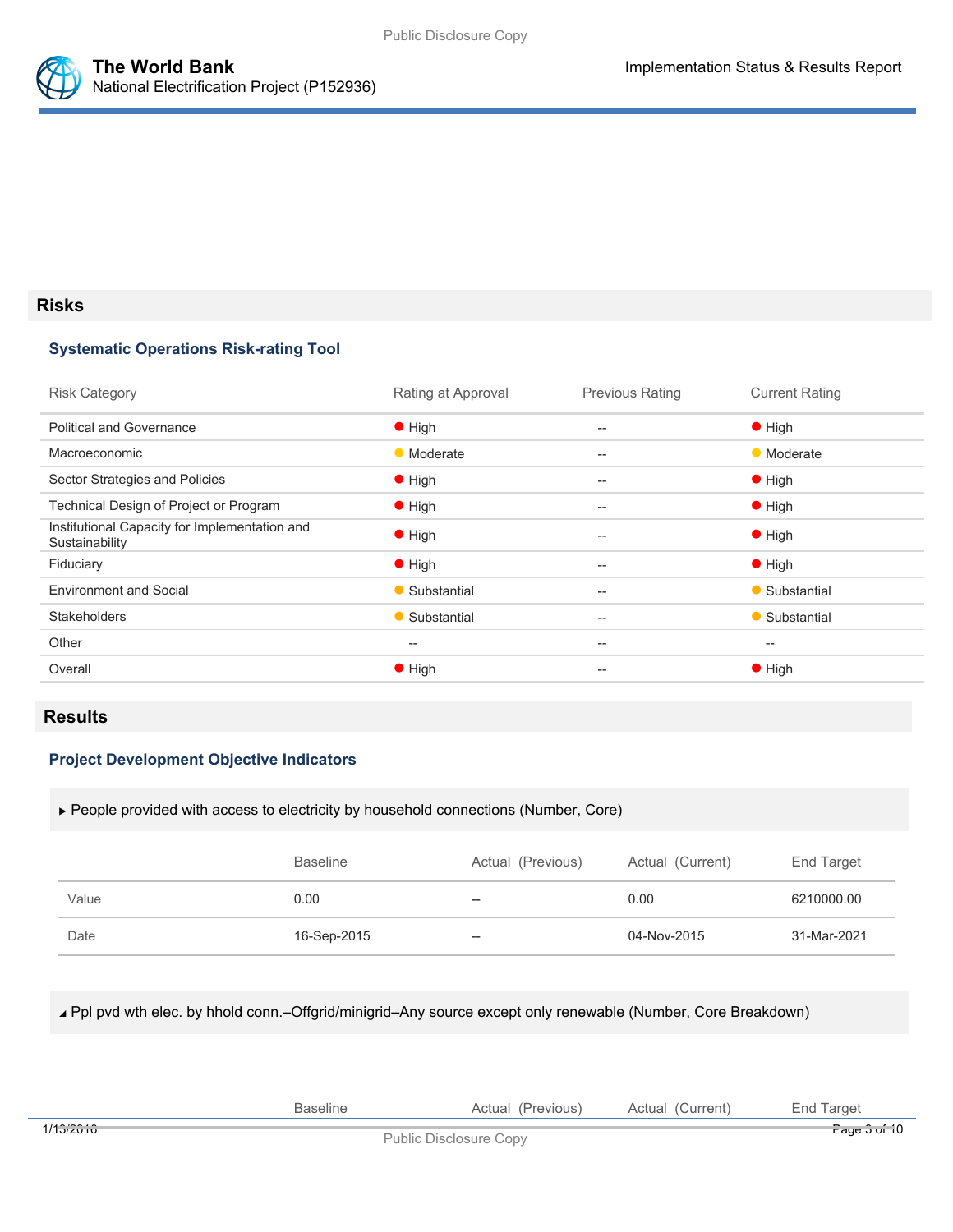



| Value | 0.00        | $- -$                    | 0.00        | 177500.00   |
|-------|-------------|--------------------------|-------------|-------------|
| Date  | 16-Sep-2015 | $\overline{\phantom{a}}$ | 04-Nov-2015 | 31-Mar-2021 |

# People provided with access to electricity by hhold connections-Grid (Number, Core Breakdown)

|       | <b>Baseline</b> | Actual (Previous) | Actual (Current) | End Target  |
|-------|-----------------|-------------------|------------------|-------------|
| Value | 0.00            | $- -$             | 0.00             | 3750000.00  |
| Date  | 16-Sep-2015     | $- -$             | 04-Nov-2015      | 31-Mar-2021 |

# Ppl provided wth elec. by hhold conn.–Offgrid/minigrid–Only renewable sources (Number, Core Breakdown)

|       | <b>Baseline</b> | Actual (Previous) | Actual (Current) | End Target  |
|-------|-----------------|-------------------|------------------|-------------|
| Value | 0.00            | $- -$             | 0.00             | 2282500.00  |
| Date  | 16-Sep-2015     | $\qquad \qquad -$ | 04-Nov-2015      | 31-Mar-2021 |

# Female Beneficiaries (Number, Custom Supplement)

|       | <b>Baseline</b> | Actual (Previous)        | Actual (Current) | End Target |
|-------|-----------------|--------------------------|------------------|------------|
| Value | 0.00            | $\overline{\phantom{a}}$ | 0.00             | 3216000.00 |

# Community electricity connections constructed under the project (Number, Core)

|       | <b>Baseline</b> | Actual (Previous) | Actual (Current) | End Target  |
|-------|-----------------|-------------------|------------------|-------------|
| Value | 0.00            | $- -$             | 0.00             | 23000.00    |
| Date  | 16-Sep-2015     | $- -$             | 04-Nov-2015      | 31-Mar-2021 |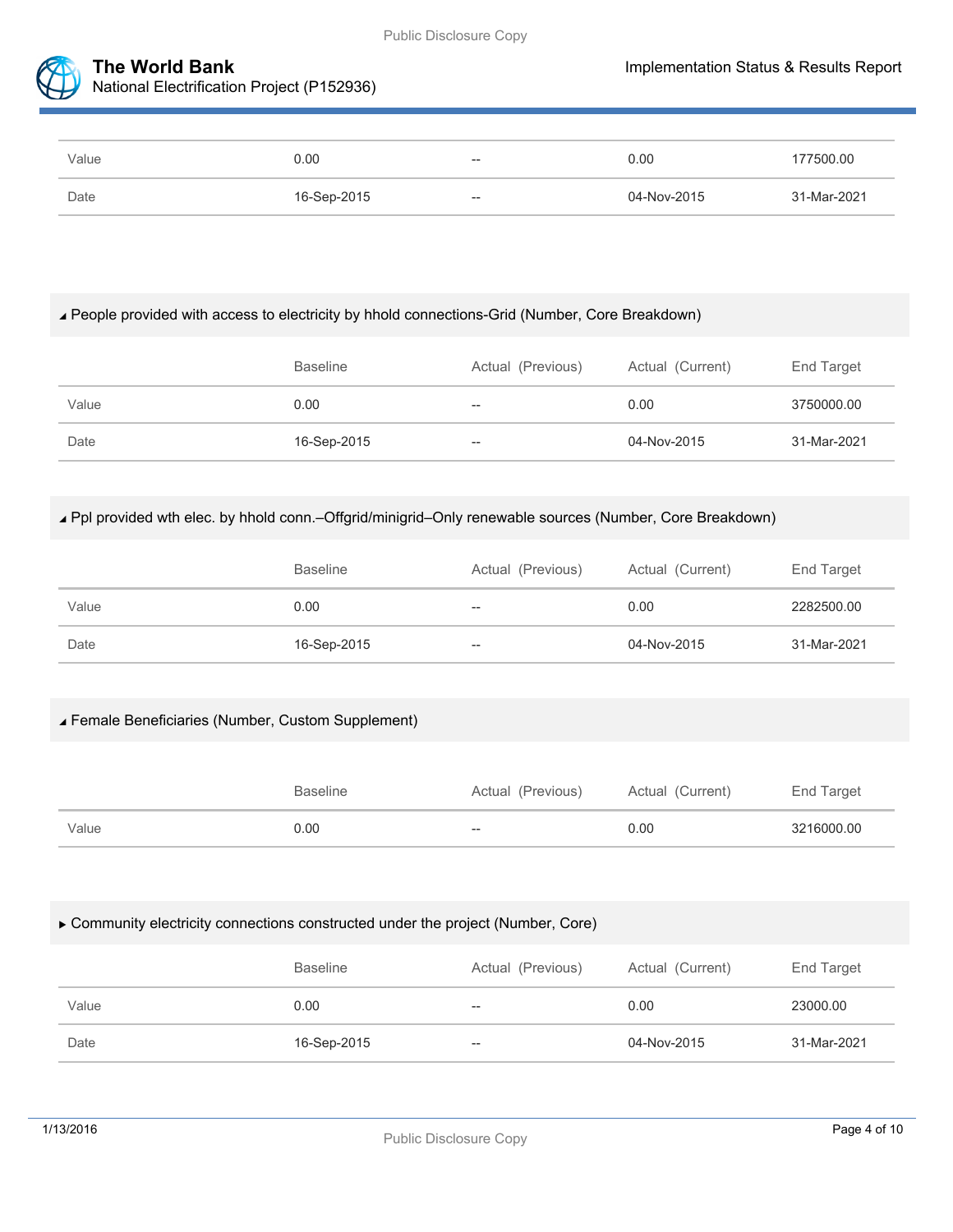

#### **Comments**

This indicator is the sum of grid and off-grid community electricity connections as below. Community connections are electricity services provided to health clinics, schools, community centers, or other establishments that serve a larger pool of people than a household.

#### Community electricity connections constructed –Grid (Number, Core Breakdown)

|       | <b>Baseline</b> | Actual (Previous) | Actual (Current) | End Target  |
|-------|-----------------|-------------------|------------------|-------------|
| Value | 0.00            | $-\!$             | 0.00             | 11600.00    |
| Date  | 16-Sep-2015     | $- -$             | 04-Nov-2015      | 31-Mar-2021 |

#### Community elec. connections constructed–Offgrid/minigrid–Only renewable sources (Number, Core Breakdown)

|       | <b>Baseline</b> | Actual (Previous) | Actual (Current) | End Target  |
|-------|-----------------|-------------------|------------------|-------------|
| Value | 0.00            | $- -$             | 0.00             | 11400.00    |
| Date  | 16-Sep-2015     | $- -$             | 04-Nov-2015      | 31-Mar-2021 |

## Public lighting - grid (Number, Custom)

|       | <b>Baseline</b> | Actual (Previous) | Actual (Current) | End Target  |
|-------|-----------------|-------------------|------------------|-------------|
| Value | 0.00            | --                | 0.00             | 132000.00   |
| Date  | 16-Sep-2015     | --                | 04-Nov-2015      | 31-Mar-2021 |

#### Public lighting - off-grid (Number, Custom)

|       | <b>Baseline</b> | Actual (Previous) | Actual (Current) | End Target  |
|-------|-----------------|-------------------|------------------|-------------|
| Value | 0.00            | $- -$             | 0.00             | 19000.00    |
| Date  | 16-Sep-2015     | $- -$             | 04-Nov-2015      | 31-Mar-2021 |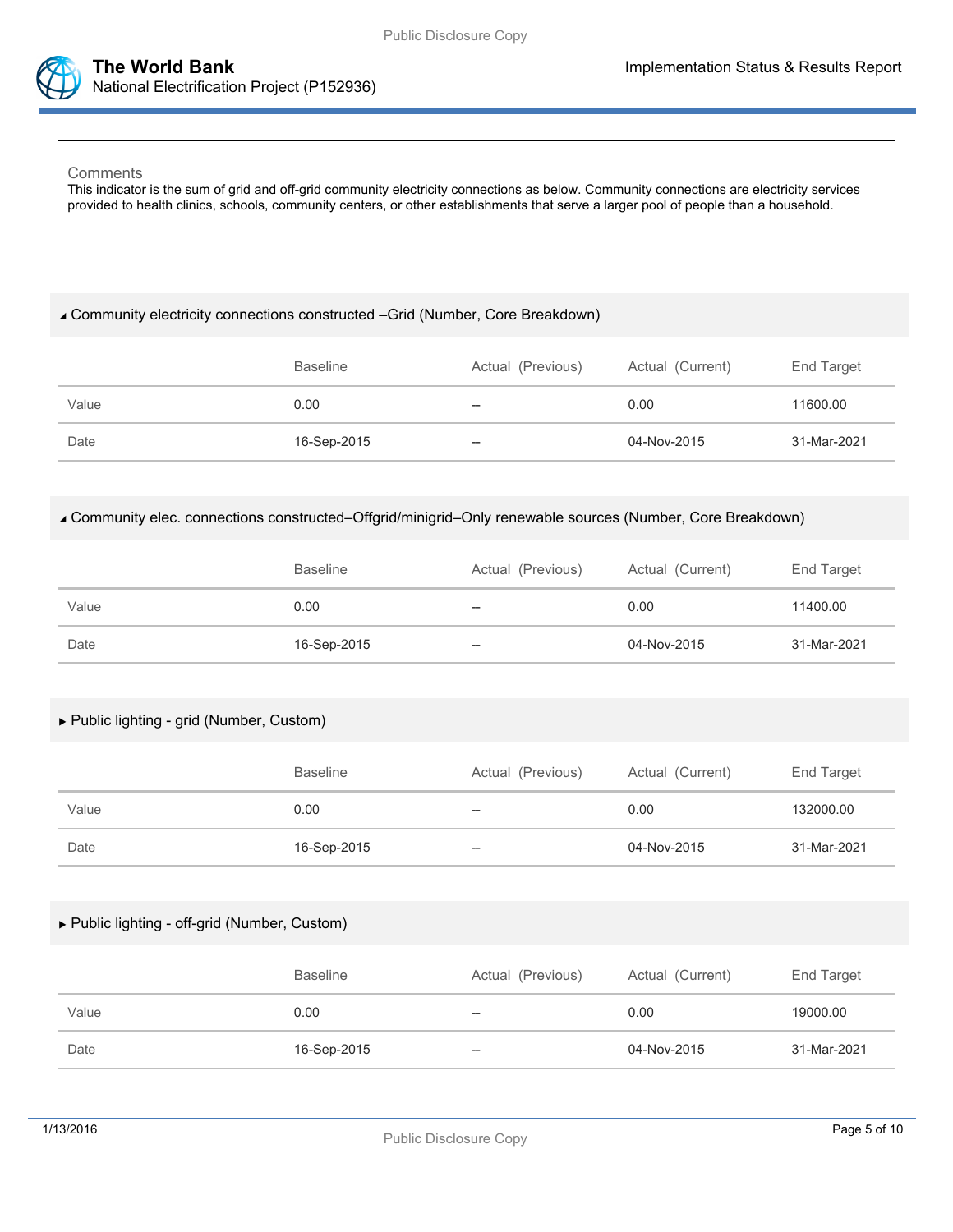

#### Overall Comments

The project effectiveness was declared in December 2015 and there is no result at the time of this ISR.

#### **Intermediate Results Indicators**

#### Distribution lines constructed or rehabilitated under the project (Kilometers, Core)

|       | <b>Baseline</b> | Actual (Previous) | Actual (Current) | End Target  |
|-------|-----------------|-------------------|------------------|-------------|
| Value | 0.00            | $- -$             | 0.00             | 20700.00    |
| Date  | 16-Sep-2015     | $- -$             | 04-Nov-2015      | 31-Mar-2021 |

#### Distribution lines constructed under the project (Kilometers, Core Breakdown)

|       | <b>Baseline</b> | Actual (Previous) | Actual (Current) | End Target  |
|-------|-----------------|-------------------|------------------|-------------|
| Value | 0.00            | $- -$             | 0.00             | 20700.00    |
| Date  | 16-Sep-2015     | $- -$             | 04-Nov-2015      | 31-Mar-2021 |

#### Distribution lines rehabilitated under the project (Kilometers, Core Breakdown)

|       | Baseline    | Actual (Previous) | Actual (Current) | End Target  |
|-------|-------------|-------------------|------------------|-------------|
| Value | 0.00        | $- -$             | 0.00             | 0.00        |
| Date  | 16-Sep-2015 | $- -$             | 04-Nov-2015      | 31-Mar-2021 |

#### ▶ Transformers installed (Kilovolt-Amphere(KVA), Custom)

|       | <b>Baseline</b> | Actual (Previous) | Actual (Current) | End Target  |
|-------|-----------------|-------------------|------------------|-------------|
| Value | 0.00            | $\hspace{0.05cm}$ | 0.00             | 772000.00   |
| Date  | 16-Sep-2015     | $\qquad \qquad -$ | 04-Nov-2015      | 31-Mar-2021 |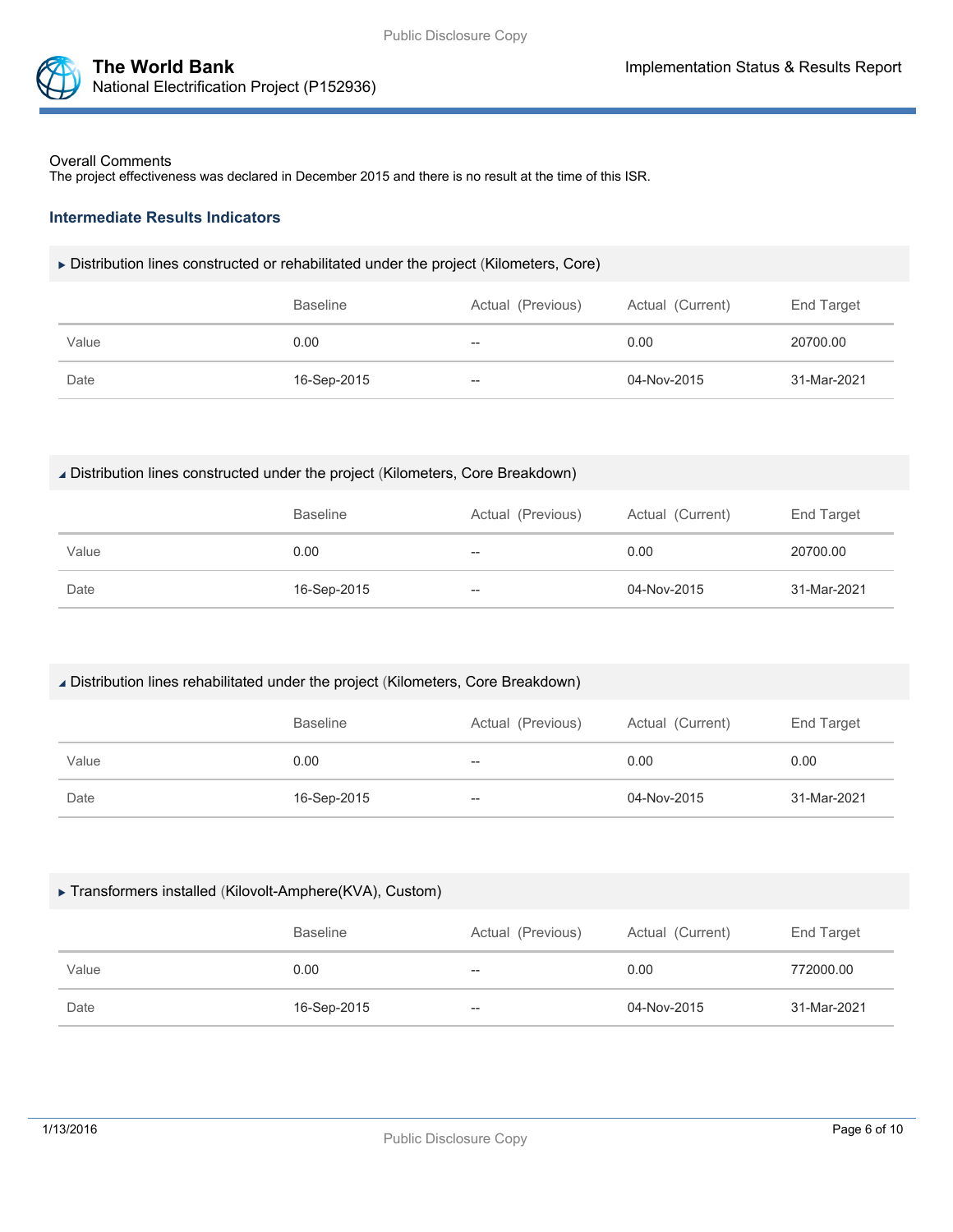

| ► Households connected to grid electricity (Number, Custom) |                 |                   |                  |             |
|-------------------------------------------------------------|-----------------|-------------------|------------------|-------------|
|                                                             | <b>Baseline</b> | Actual (Previous) | Actual (Current) | End Target  |
| Value                                                       | 0.00            | $-$               | 0.00             | 750000.00   |
| Date                                                        | 16-Sep-2015     | $-\!$             | 04-Nov-2015      | 31-Mar-2021 |

**Comments** 

This indicator is the summ

#### Greenhouse gas reductions (grid) kt CO2e (Number, Custom)

|       | <b>Baseline</b> | Actual (Previous) | Actual (Current) | End Target  |
|-------|-----------------|-------------------|------------------|-------------|
| Value | 0.00            | $- -$             | 0.00             | 305.00      |
| Date  | 16-Sep-2015     | --                | 04-Nov-2015      | 31-Mar-2021 |

#### Households served with solar (Number, Custom)

|       | Baseline    | Actual (Previous) | Actual (Current) | End Target  |
|-------|-------------|-------------------|------------------|-------------|
| Value | 0.00        | $- -$             | 0.00             | 456500.00   |
| Date  | 16-Sep-2015 | $- -$             | 04-Nov-2015      | 31-Mar-2021 |

#### **Comments**

This may include solar photovoltaic home systems, kits or devices.

#### Households connected to mini-grid (Number, Custom)

|       | <b>Baseline</b> | Actual (Previous) | Actual (Current) | End Target  |
|-------|-----------------|-------------------|------------------|-------------|
| Value | 0.00            | $- -$             | 0.00             | 35500.00    |
| Date  | 16-Sep-2015     | $- -$             | 04-Nov-2015      | 31-Mar-2021 |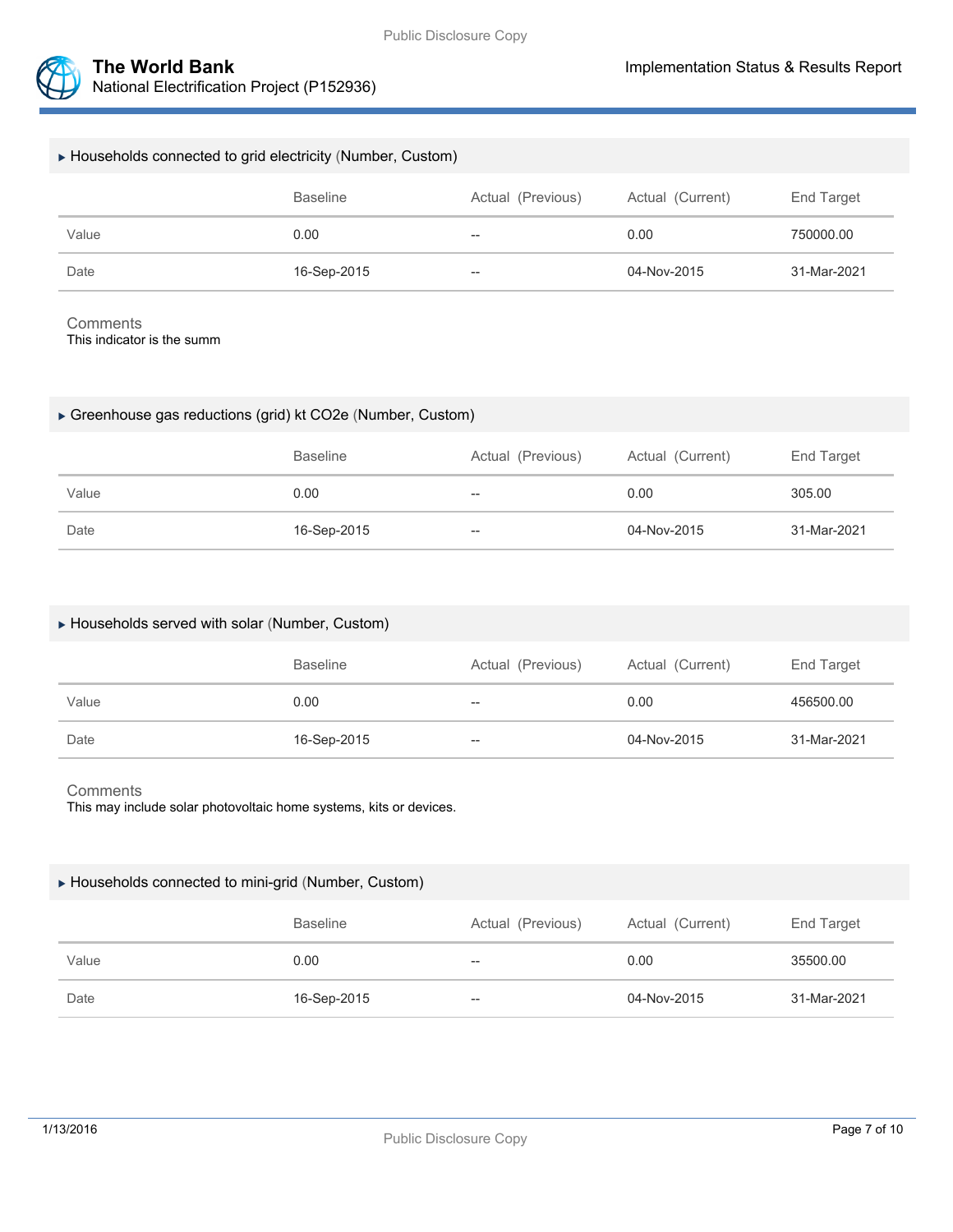

#### Greenhouse gas reductions (solar home systems) -- ktCO2e (Number, Custom)

|       | <b>Baseline</b> | Actual (Previous)                  | Actual (Current) | End Target  |
|-------|-----------------|------------------------------------|------------------|-------------|
| Value | 0.00            | $- -$                              | 0.00             | 190.00      |
| Date  | 16-Sep-2015     | $\hspace{0.05cm} -\hspace{0.05cm}$ | 04-Nov-2015      | 31-Mar-2021 |

#### National Electrification Executive Secretariat adequately staffed. (Percentage, Custom)

|       | <b>Baseline</b> | Actual (Previous) | Actual (Current) | End Target  |
|-------|-----------------|-------------------|------------------|-------------|
| Value | 0.00            | $- -$             | 0.00             | 100.00      |
| Date  | 16-Sep-2015     | $- -$             | 04-Nov-2015      | 29-Dec-2017 |

#### People trained - grid (Number, Custom)

|       | <b>Baseline</b> | Actual (Previous) | Actual (Current) | End Target  |
|-------|-----------------|-------------------|------------------|-------------|
| Value | 0.00            | $- -$             | 260.00           | 16500.00    |
| Date  | 16-Sep-2015     | $- -$             | 04-Nov-2015      | 31-Mar-2021 |

#### **Comments**

Relevant government staff (at all levels including Union, Region/State, Township through to villages), village committee members as well as private sector individuals who receive at least one training pertaining to the Project.

MOEP and World Bank co-organized a procurement outreach workshop in NPT on October 27, 2015 in NPT to familiarize local companies with Bank procurement guidelines and promote participation of local companies in upcoming ICB tenders. Approximately 260 participants, including 180 from local companies and 80 from various government agencies, attended the workshop.

#### ▶ People trained- Off-grid (Number, Custom)

|       | <b>Baseline</b> | Actual (Previous)        | Actual (Current) | End Target  |
|-------|-----------------|--------------------------|------------------|-------------|
| Value | 0.00            | $- -$                    | 0.00             | 3900.00     |
| Date  | 16-Sep-2015     | $\overline{\phantom{a}}$ | 04-Nov-2015      | 31-Dec-2021 |

#### **Comments**

Relevant government staff (at all levels including Union, Region/State, Township through to villages), village committee members as well as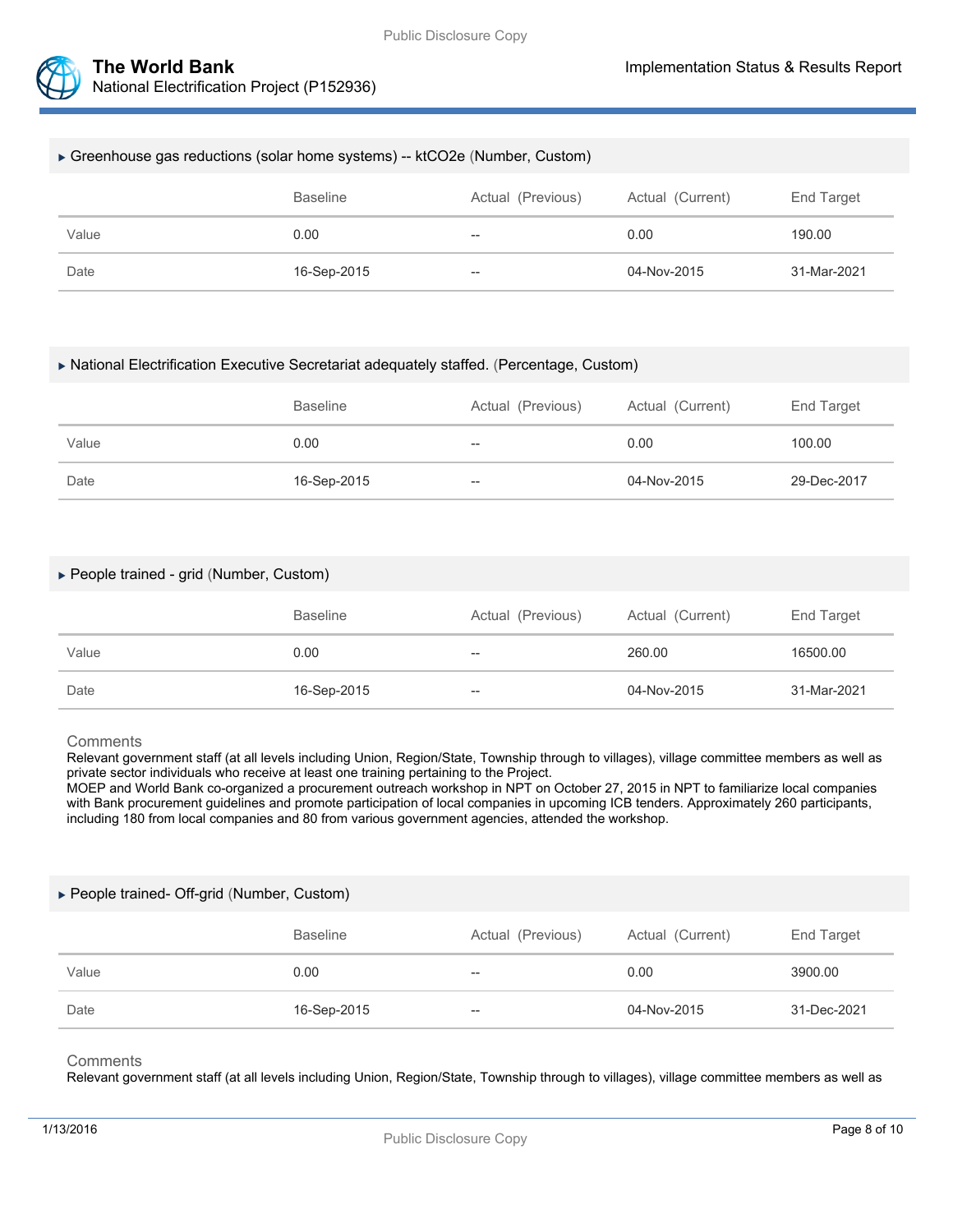

private sector individuals who receive at least one training pertaining to the Project. DRD held a technical specifications workshop on December 4, 2015. The number of participants is still to be reported and counted under this indicator.

#### Villages or wards where at least one public consultation is held: grid (Number, Custom)

|       | <b>Baseline</b> | Actual (Previous) | Actual (Current) | End Target  |
|-------|-----------------|-------------------|------------------|-------------|
| Value | 0.00            | --                | 0.00             | 5300.00     |
| Date  | 16-Sep-2015     | --                | 04-Nov-2015      | 31-Mar-2021 |

#### Villages where at least one public consultation is held: off-grid (Number, Custom)

|       | <b>Baseline</b> | Actual (Previous)                              | Actual (Current) | End Target  |
|-------|-----------------|------------------------------------------------|------------------|-------------|
| Value | 0.00            | $\hspace{0.1mm}-\hspace{0.1mm}-\hspace{0.1mm}$ | 0.00             | 3800.00     |
| Date  | 16-Sep-2015     | $\hspace{0.1mm}-\hspace{0.1mm}-\hspace{0.1mm}$ | 04-Nov-2015      | 31-Mar-2021 |

**Comments** 

Consultations are to be held in all Project villages or wards.

#### Overall Comments

Greenhouse gas reductions, as a higher-level outcome indicator, are inferred from the number of households connected. Based on analysis at appraisal, the greenhouse gas emissions reductions, measured in metric tons carbon dioxide equivalent per household per year, is estimated to be 0.5 for each grid connection, 0.4 for each solar home system, and 0.6 for each mini-grid connection. The lifetime of infrastructure built under the Project is assumed to be 30 years for distribution networks, 10 years for solar home systems and 15 years for mini-grid.

# **Data on Financial Performance**

#### **Disbursements (by loan)**

| Project Loan/Credit/TF Status Currency Original Revised Cancelled Disbursed Undisbursed |  |  |  | Disbursed |
|-----------------------------------------------------------------------------------------|--|--|--|-----------|
|                                                                                         |  |  |  |           |